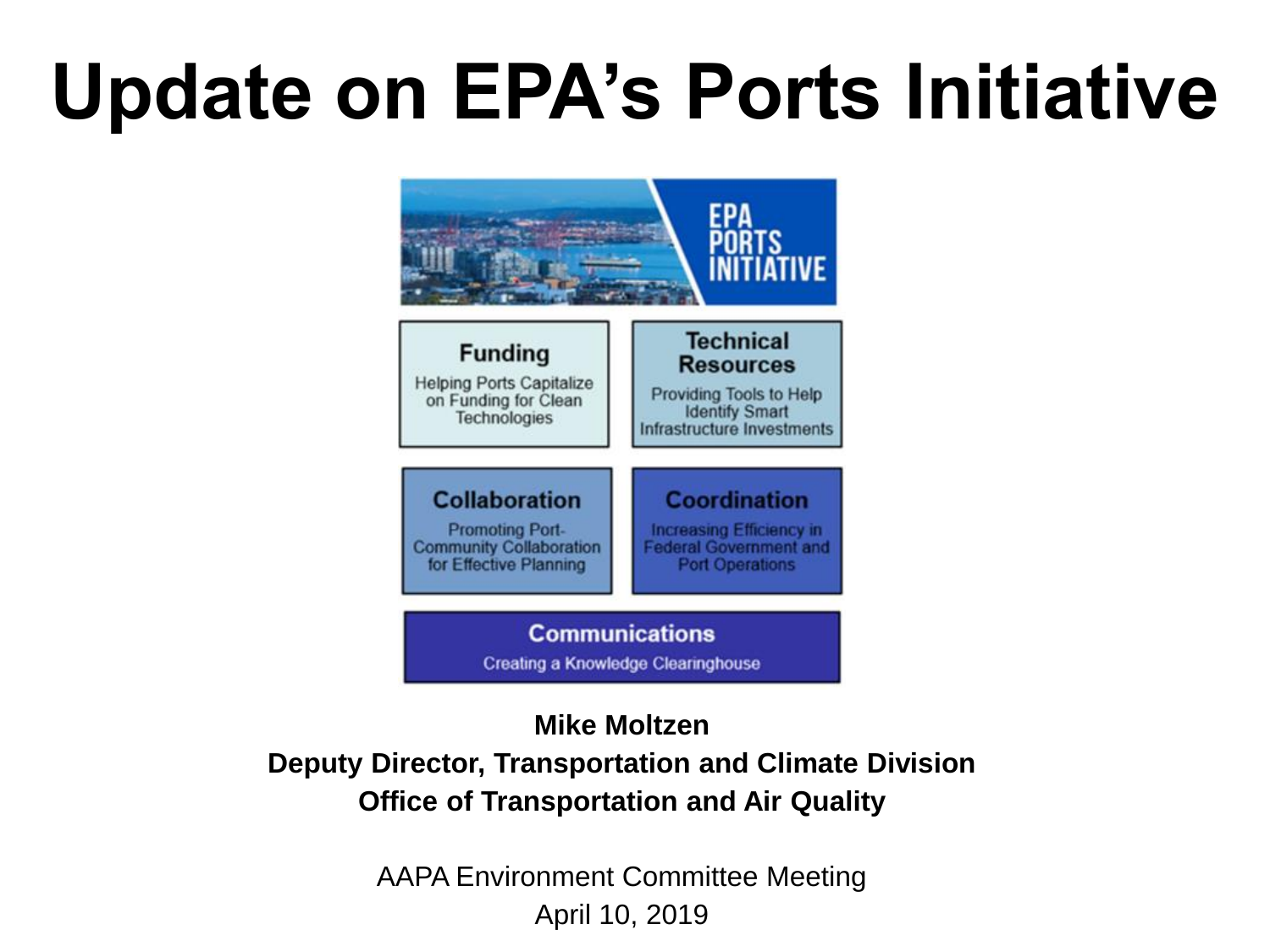## **Funding**

## *Helping Ports Capitalize on Funding for Clean Technologies*

- EPA Diesel Emission Reduction Act (DERA) grant news:
	- **Reauthorization** discussions in Congress.
	- FY19 RFA closed on March 26.
	- Most FY18 DERA grants awarded.



\* Includes only 2018 National DERA Grants Awarded

2 • Searchable table of funding opportunities on EPA Ports Initiative website: **[www.epa.gov/ports-initiative/funding-opportunities-ports-and-near-port-communities](http://www.epa.gov/ports-initiative/funding-opportunities-ports-and-near-port-communities)**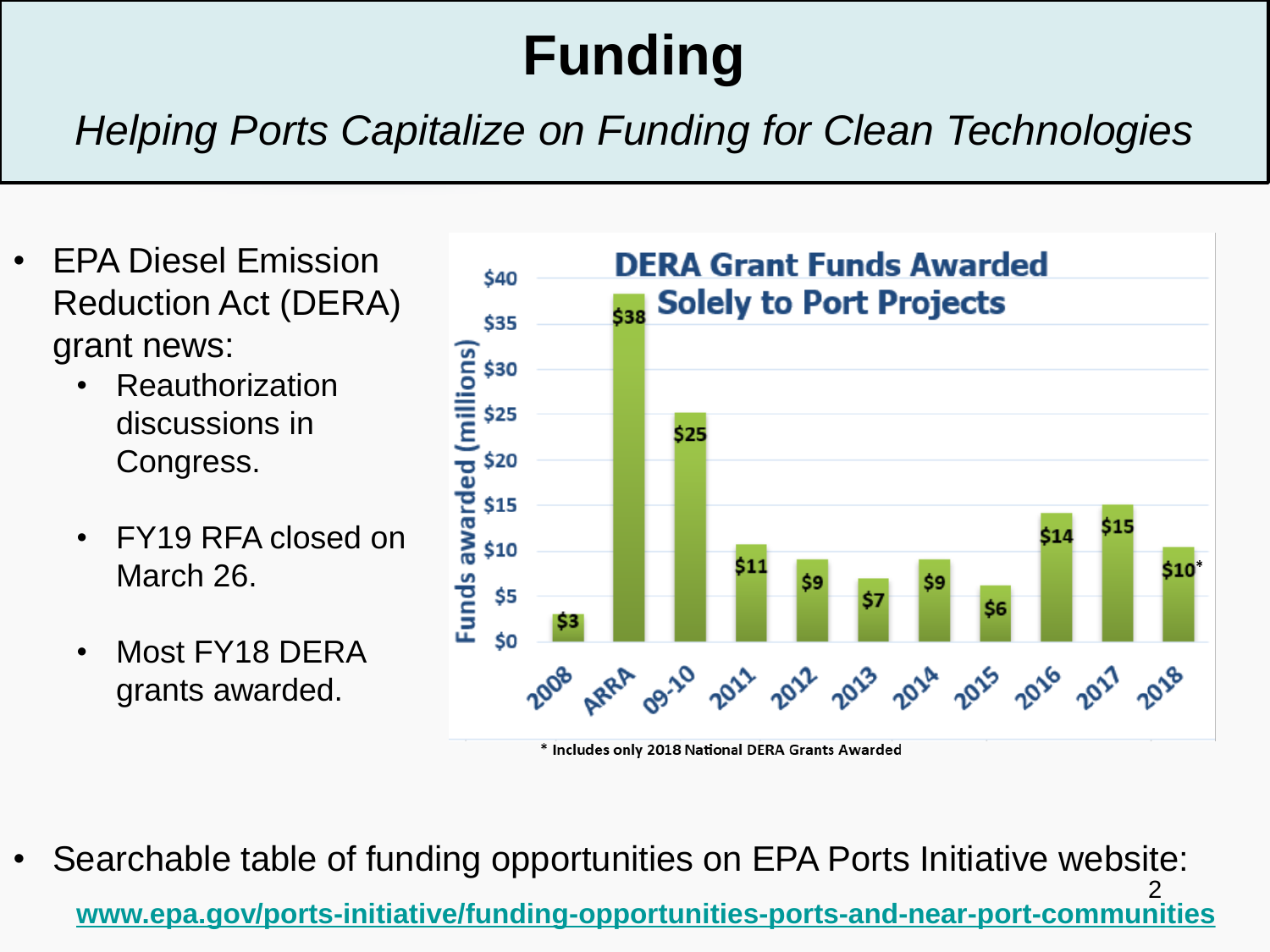## **Technical Resources**

## *Providing Tools to Help Identify Smart Infrastructure Investments*



### *EPA, Port Everglades Report Shines Light on New Methods for Analyzing Potential Air Pollution Reductions*

- Released June 1, 2018
- Available at: https://www.epa.gov/portsinitiative/epa-and-port-everglades[partnership-emission-inventories-and](https://www.epa.gov/ports-initiative/epa-and-port-everglades-partnership-emission-inventories-and-reduction-strategies)reduction-strategies
- Upcoming resources:
	- Update to port inventory guidance
	- Assessment of fuel cell applications at ports.
	- Factsheets on operational strategies such as VSR.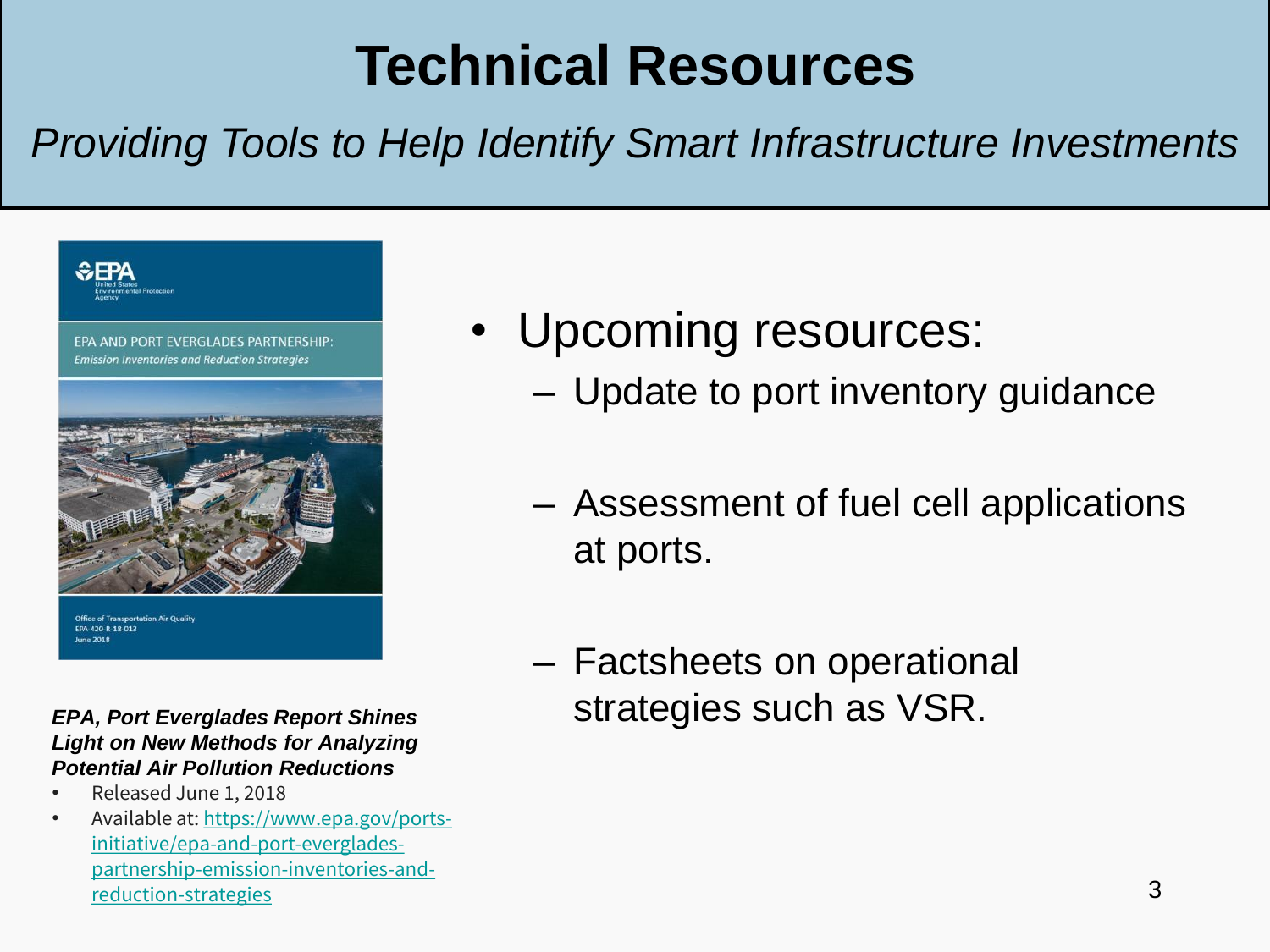## **Collaboration Activities**

## *Promoting Community-Port Collaboration for Effective Planning*



- Completed pilots in Savannah, New Orleans, and Seattle
	- [See www.epa.gov/ports-initiative/pilot-projects-port-and-near-port-community](http://www.epa.gov/ports-initiative/pilot-projects-port-and-near-port-community-collaboration)collaboration
- Plan to update tools and publish lessons learned and materials from pilots later this year.
- Ongoing work in other areas, including Providence.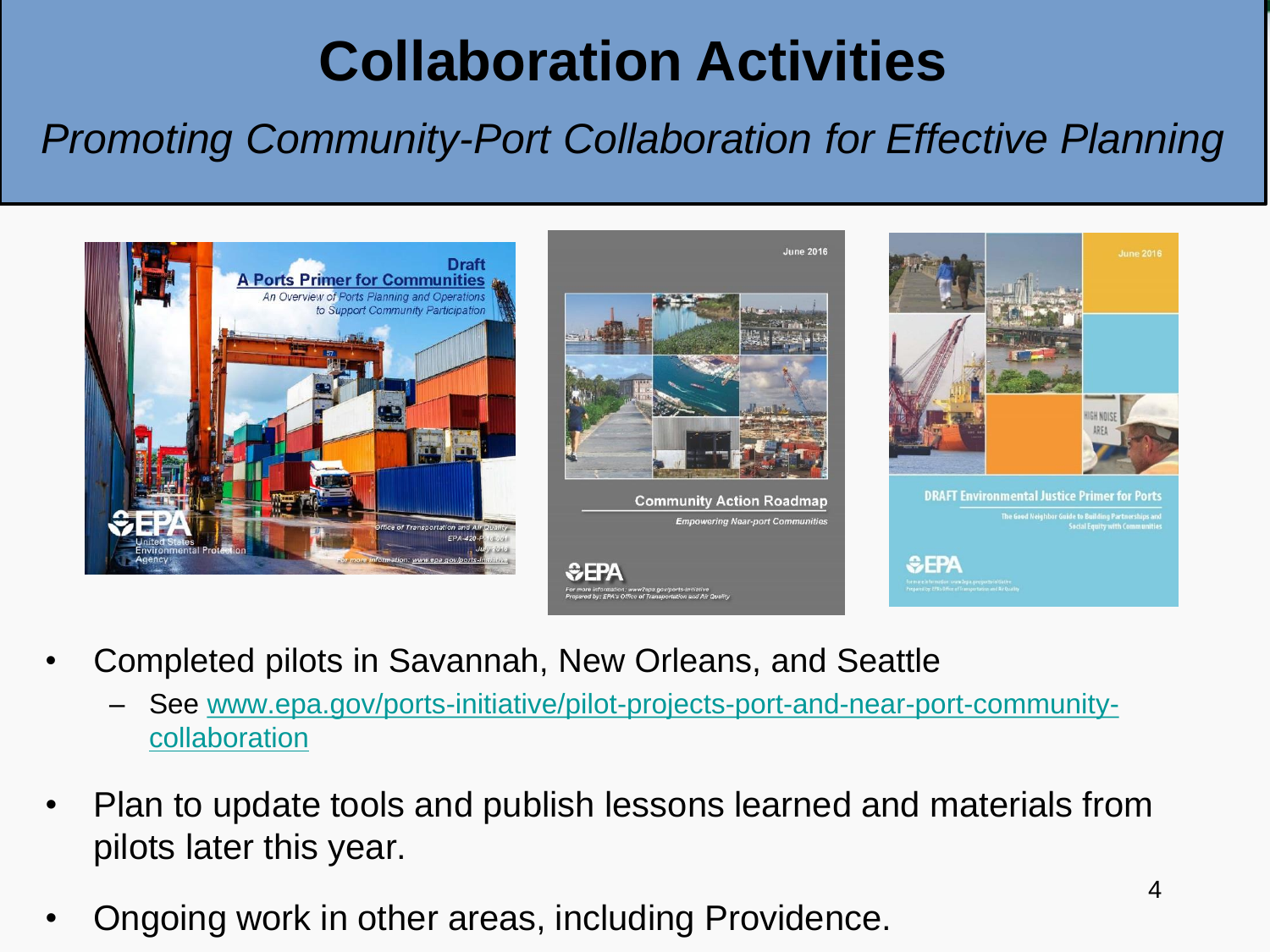## **Communications Activities**

## *Creating a Knowledge Clearinghouse*



#### **Events & Activities**

**AWMA Freight & Environment: Ports of Entry Conference -Newark, NJ - Abstracts** Due March 29

GREENTECH 2019 -Cleveland, OH - June 5-7

**ITS MARAD Truck Staging** Program - FHWA Talking Freight Webinar - March

**EPA Awards Funding to Reduce Diesel Emissions** at the Alabama State Port **Authority in Mobile** 

**PortMiami Terminal Makes Emissions History** 

**EPA to Provide \$2M in Grants to Replace Older Trucks at PANYNJ** 

**Port of Oakland Reports More Ships Than Ever** <u>gging Into the Grid</u>

**South Carolina Ports Authority Improves Its Eco Rating** 

**Port of Baltimore Receives** \$2.4 Million From EPA to **Help Promote Clean Air** 

**Hydrogen Fuel Cell Truck Trial for Ports of Los is and San Diego** 





### March 2019 (Vol. 4, Ed. 3)

### **EPA Ports Initiative Newsletter**

#### **Featured News**

This newsletter highlights a railyard project that reduced costs and emissions significantly, and the National Diesel Emissions Reduction Act (DERA) funding opportunity.

- **Railyard Reduces Costs and Idling Emissions**
- · Deadline Extended: 2019 DERA Clean Diesel **National Grants Funding Opportunity**

Please add TalkAboutPorts@epa.gov to your address book and let us know your thoughts.

#### **Did You Know?**

You can find out more about best practices at ports, technical and funding resources to support cost-cutting clean air projects, community-port collaboration, and the latest port news at the **EPA Ports Initiative** website.

#### **Missoula Railyard Reduces Costs and Idling Emissions**

A 2009 Diesel Emissions Reduction Act (DERA) grant partially funded the installation of auxiliary power units (APUs) on eight 50+ year old switcher locomotives at the Montana

Missoula, Montana.

Montana Rail Link Locomotive Rail Link (MRL) Railyard in Missoula, MT Railyard. Photo Credit: Tom Danneman Additionally, MRL changed the C 2018 Kalmbach Media Co. mandatory idling policy for

colder months to better fit daily temperature conditions resulting in significant fuel savings. The policy change and APU installation resulted in significant fuel savings and emission reduction.

### Recent highlights:

- Virginia Port Authority hybrid shuttle carrier projects.
- Missoula railyard idle policy and APU project.

### Upcoming highlights:

- Northeast Diesel Collaborative Partners meeting on July 11 in Providence.
- Case study on Clean Air Action Plan for Ports of LA and Long Beach.

EPA's Ports Initiative website and newsletter sign-up: [www.epa.gov/ports-initiative](http://www.epa.gov/ports-initiative)